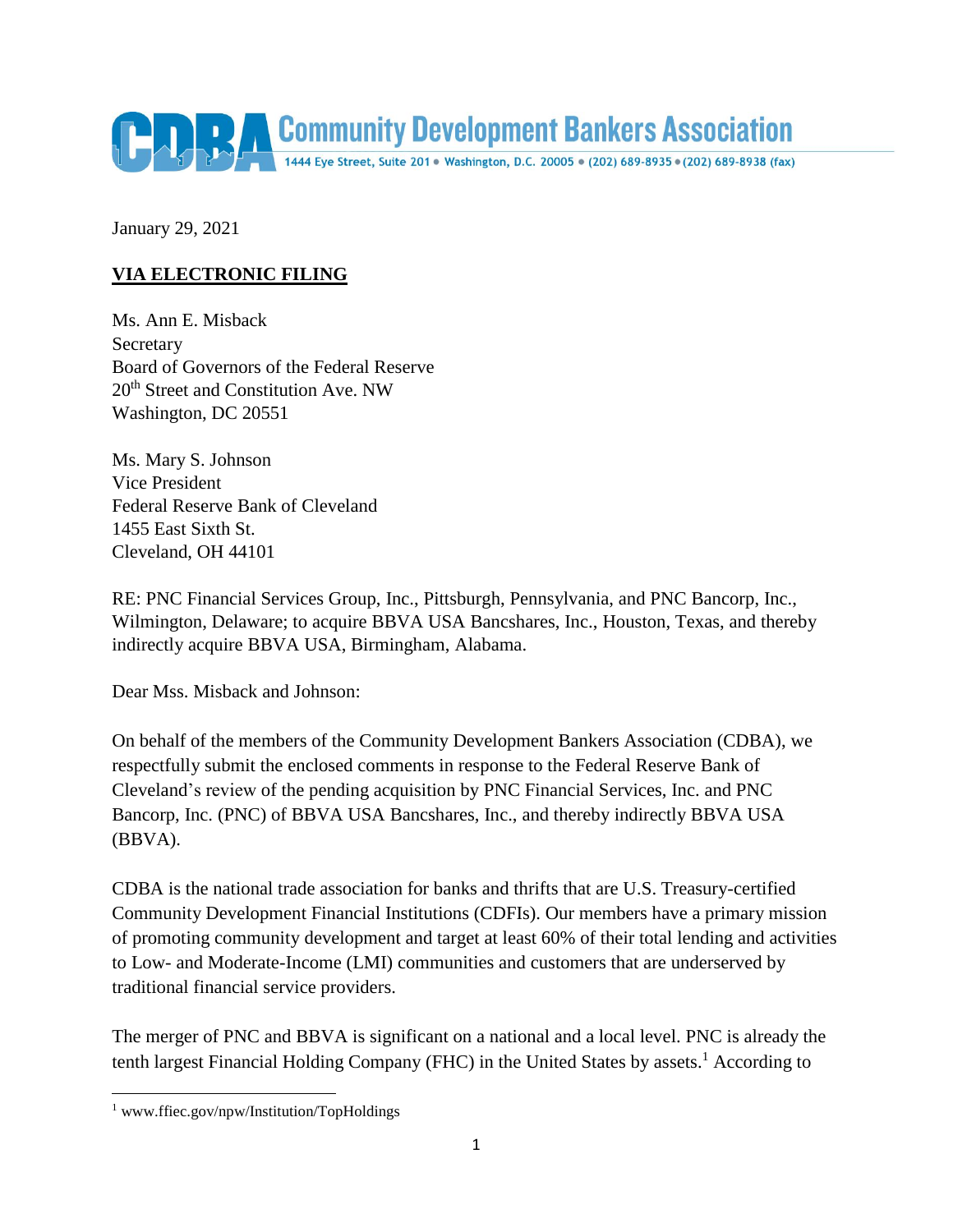PNC, the combined bank would be a "coast-to-coast franchise with a presence in 29 of the 30 largest markets in the U.S,"<sup>2</sup> and the combined institution is expected to have total assets of more than \$550 billion. As a major participant in the financial markets, the proposed entity should be held to a high standard with respect to meeting the credit and financial service needs of LMI communities within its new, larger geographic footprint.

Under the Bank Holding Company Act, the Bank Merger Act, and the Home Owners Loan Act, the Federal Reserve Board is required to review the competitive effects of bank mergers and acquisitions.<sup>3</sup> Without proper oversight, any merger of this size could have significant and negative impact on economically disadvantaged areas. Specifically, such a merger could, in the words of the Department of Justice, "affect the competitive environment in retail banking markets and that in some cases may raise competitive concerns."

We are particularly concerned about the systemic threat to branch banking in underserved communities that consolidation poses – a trend reflected in the long-term history of such mergers. PNC is already one of the largest bank holding companies by headcount,<sup>4</sup> and reducing staff via mergers and branch closures is an effective way for financial intuitions to save money in the face of weakening efficiency ratios. PNC has explicitly stated its intention to "move up branch closures in 2020 and 2021. The company intends to close 160 branches this year and an additional 120 next year, up from a prior pace of about 80 to 90 annual closures."<sup>5</sup>

The combined trends of consolidation and branch closure have a vicious effect on communities. The continued concentration of assets within a handful of mega- and regional-banks has a destabilizing effect on communities when credit decisions are increasingly made far away from those communities, if credit is available at all. This destabilization is particularly acute in the precise communities that CDBA members serve: distressed rural communities, disinvested urban neighborhoods, and under resourced Native American communities.

To mitigate potential negative impacts, we strongly encourage the merged institution to enhance its community development program to ensure that LMI communities are well served through CDFIs. A key component of such a program should include initiatives that support the provision of financial services and products through depository CDFIs, particularly CDFI banks. The new firm should continue to develop CDFI bank initiatives that are at least comparable in size, scope, and complexity to those of its peer group. J.P. Morgan Chase, Bank of America, Citigroup, and

 $\overline{\phantom{a}}$ 

<sup>2</sup> PNC Bank Press Release, "PNC Announces Agreement To Buy BBVA USA Bancshares, Inc.", November 16, 2020

<sup>3</sup> www.federalreserve.gov/bankinforeg/competitive-effects-mergers-acquisitions-faqs.htm

<sup>4</sup> Lauren Seay, "US banks focused on cost-cutting efforts as efficiency ratios deteriorate," S&P Global Market Intelligence, Wednesday, December 16, 2020

<sup>5</sup> Nimayi Dixit, "COVID-19 sets the stage for accelerated digital banking investments," S&P Global Market Intelligence, Thursday, September 17, 2020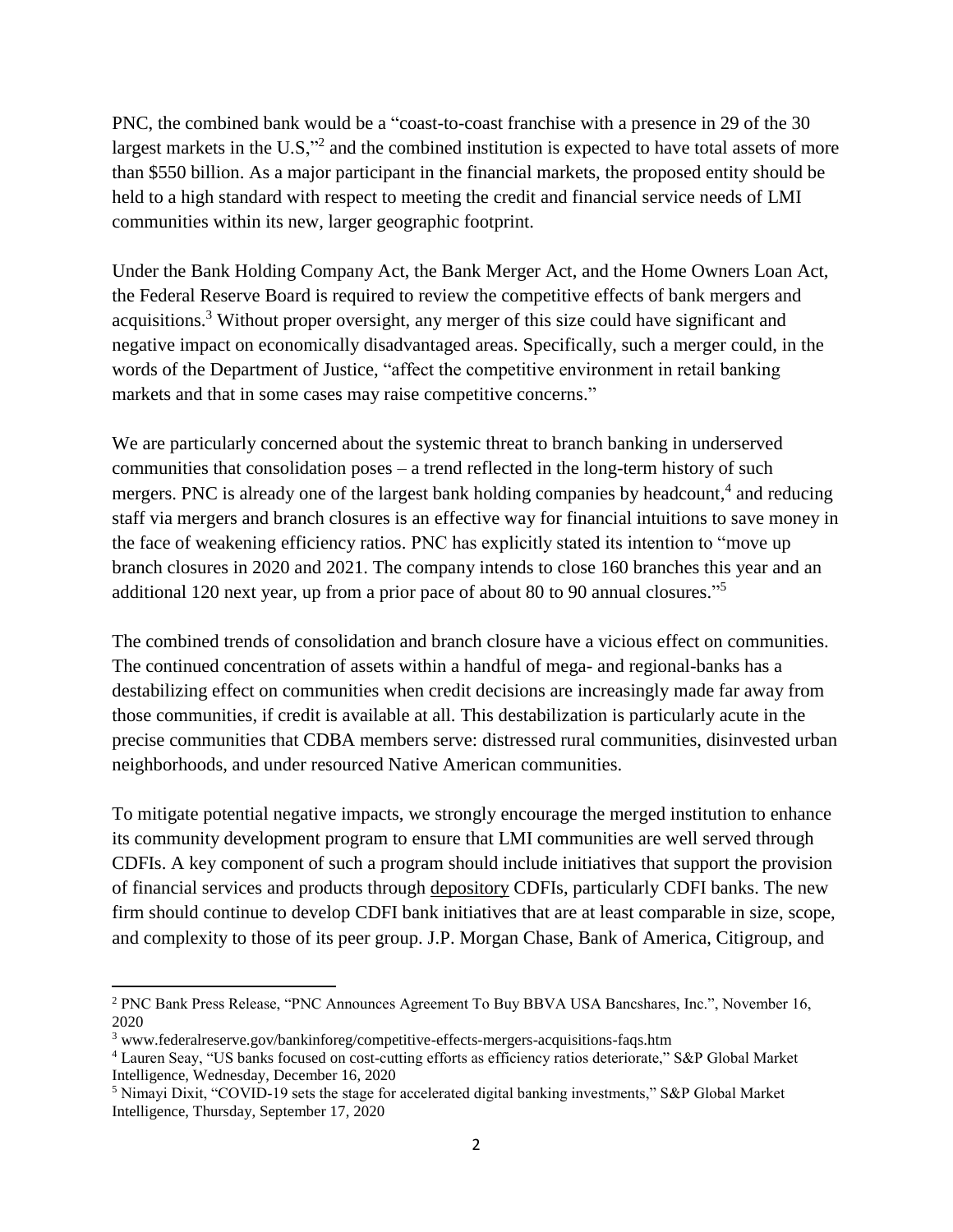Wells Fargo are the next most comparable banks in asset size to that of the proposed merged bank, and the volume, complexity, and flexibility of their CDFI initiatives can serve as models.

In announcing the acquisition, PNC stated its intention to "include all new markets" in key community-focused initiatives, while "maintaining its commitment to those it currently serves." This includes "PNC's 2020 pledge to provide \$30 million in charitable support for COVID-19 relief efforts, and a \$1 billion commitment announced earlier this year to support economic empowerment and combat systemic racism of Black Americans and low to moderate income communities." 6

CDFI banks are poised to help PNC follow through on these pledges. During the COVID-19 pandemic, CDFI banks have been central to the efforts of federal, state, and local governments as well as the efforts of the financial services industry to respond to the urgent needs of people and small businesses in LMI and otherwise underserved communities, including those with rural, minority-, and women-owned businesses.

To fulfill these pledges, we strongly recommend that PNC consider increasing its CDFI bank deposit-placing program, given the proven impact and effectiveness of these CRA-qualifying "investments" and their relative ease (please see the Certificate of Deposit Account Registry service, or "CDARs," as an example).

Further, to achieve a higher degree of community impact and CRA-related innovation and flexibility, we urge PNC to increase support for CDFI banks with investments of Tier 1 qualifying capital. Appropriately structured equity investments and subordinated debt can be the most powerful forms of capital that a CDFI bank can receive. Long-term, patient equity capital from private partners can have a direct and catalytic effect on a financial institution's capacity to serve customers and communities that most need investment. In the past several months, multiple opportunities have emerged to make this process easier. For example, PNC can consider the FDIC's "Mission Driven Bank Fund." The goals of the FDIC's new fund align very well with the needs of underserved communities and the CDFIs that serve them.<sup>7</sup>

Simply, it is insufficient to continue old practices at prior activity levels and to reduce branch services without compensating activity, when prior models are based on pre-merger growth projections and the economic situation has deteriorated so severely for underserved communities.

In summary, we strongly encourage the Federal Reserve to ensure that the new bank created by the merger of PNC and BBVA has a flexible and innovative community development program

 $\overline{\phantom{a}}$ <sup>6</sup> PNC Bank Press Release, "PNC Announces Agreement To Buy BBVA USA Bancshares, Inc.", November 16,

<sup>2020</sup> 7 "The Mission-Driven Bank Fund", www.fdic.gov/regulations/resources/minority/mission-driven/infographic.pdf